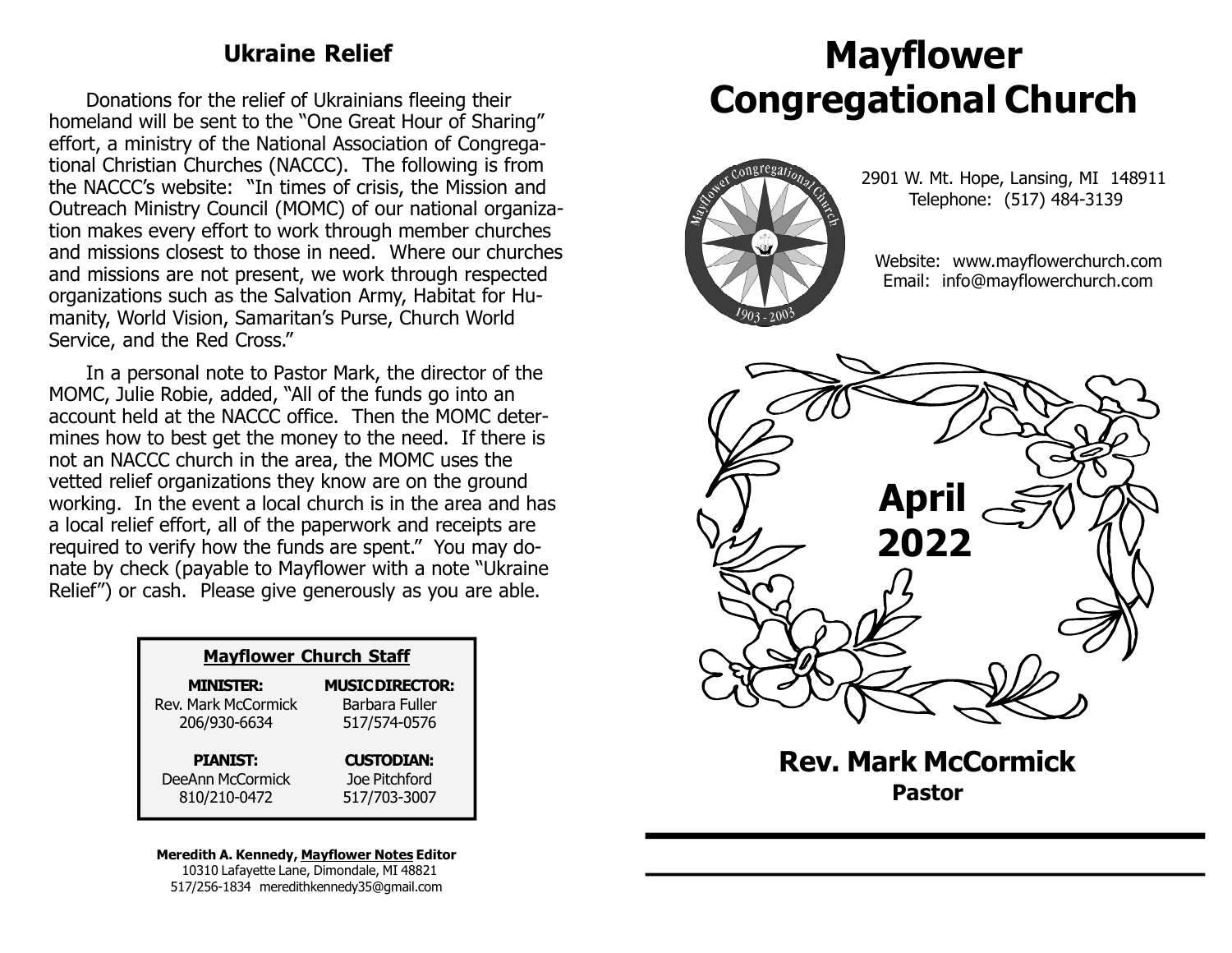# It's happening in April...

- 4/3 Communion Deadline for Easter Lily orders New Members Class - after church
- 4/10 Trustees 1:00 p.m. New Members Class - after church
- 4/15 Good Friday Service 7:00 p.m. Deadline for May Mayflower Notes
- 4/17 Easter Sunday (no Education Hour) Reception of New Members
- 4/24 Prudential Council 1:00 p.m.

### Weekly Events:

Women's Bible Study: Wednesdays at 10:30 a.m. After-Church Coffee: Sundays at 11:30 a.m. to Noon Education Hour: Sundays at Noon to 1:00 p.m. Exercise Class: Weekdays at 5:00 p.m. on Zoom





# April

# BIRTHDAYS

- 4/1 Charmain Hull
- 4/2 Jan Holcomb
- 4/18 Bob Gress
- 4/19 Bill Baldwin
- 4/20 Eugene Potts
- 4/22 Meredith Kennedy
- 4/28 Rilla McHarris

## ANNIVERSARY

4/1 - Mary and Norman Muhammad (49 years)

OUTREACH FOCUS

Ukraine Relief



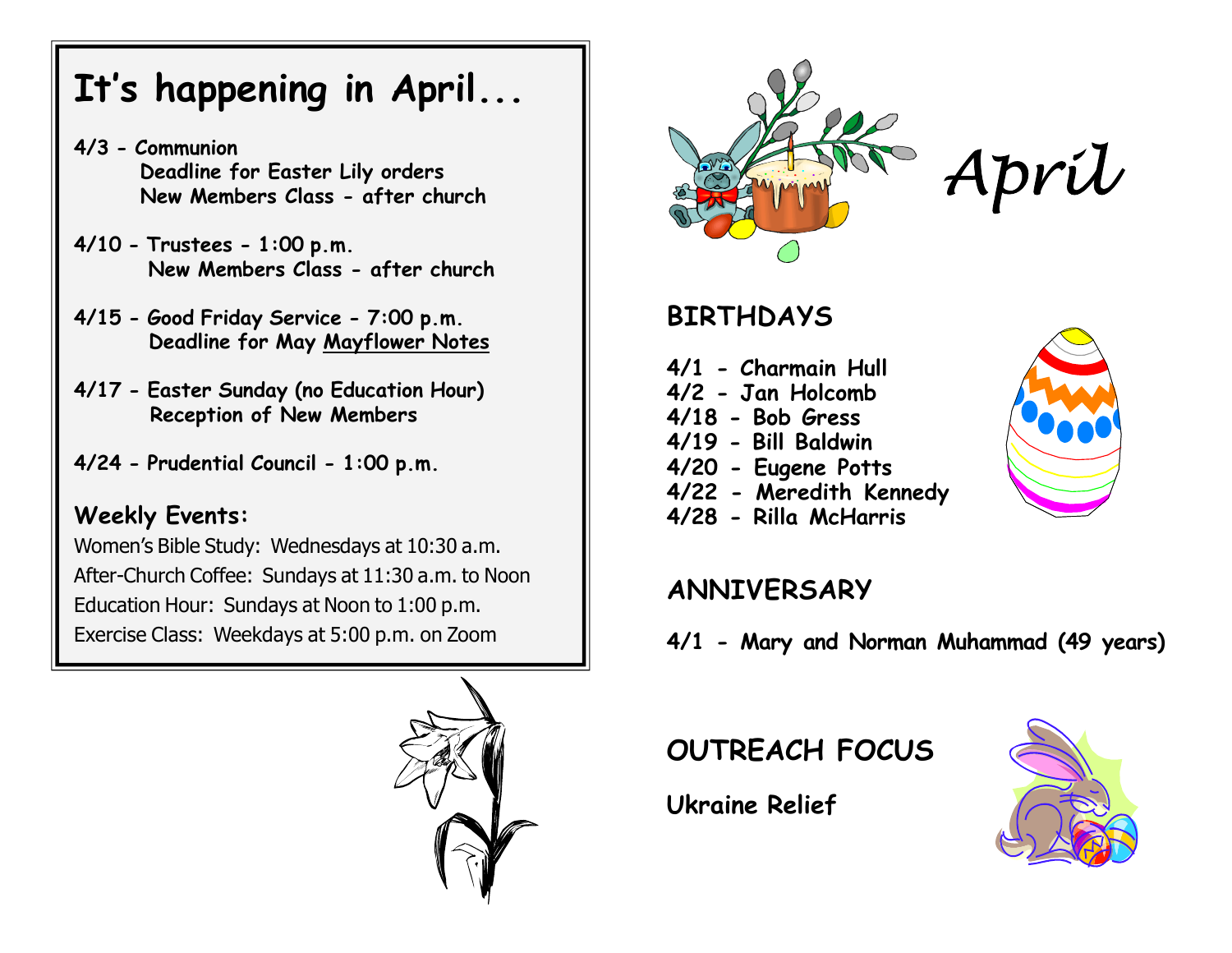#### Mayflower Financial News

We finished strong (as they say) with the collection for the Baby Boxes for Haiti project. The total was \$1500. Dorothy Frederickson, the founder of the project, asked us to express her profound appreciation and gratitude for our record-breaking gift. Great job, Mayflower!

The following is a summary of our finances as of February 28:

| Income:                    | \$<br>17,085.66 |
|----------------------------|-----------------|
| Expenses:                  | 10,376.95       |
|                            | \$<br>6,708.71  |
| <b>YTD</b> for Two Months: |                 |
| Income:                    | 30,577.70<br>\$ |
| Expenses:                  | 25,910.97       |
|                            | \$<br>4,666.73  |
| <b>Fund Balances:</b>      |                 |
| Checking:                  | \$24,242.58     |
| Savings:                   | 85,651.64       |
| Certificate of Deposit:    | 22,705.70       |
|                            | \$132,599.92    |

Detailed financial reports are in the brochure rack in the lobby or can be emailed to you. Contact us if you have questions or want a copy.

> —Linda Wheeler, Treasurer, and Lorraine Finison, Financial Secretary



# Pastor Mark's Musings

April is an exciting month in Michigan. It represents a transition of rapidly warming temperatures, increasing daylight, leaves on the trees, greener grass, snowblowers to lawnmowers, and long sleeves to short sleeves. It is a month of momentum toward the delightful days of summer, so cherished in Michigan when the snowbirds come streaming back home, and everyone heads "up north."

In the Christian church, in most years, Easter is anticipated and then celebrated in the month of April. We all know the story, the traditions, and the music we look forward to every year. This year will be no different as Barb is preparing an exciting musical extravaganza which includes voices, instruments, handbells, and the congregation. I can't wait!

As believers, we have opportunity to ponder the reality of what the resurrection means in our lives as we embrace the great hope of the gospel. But let us all remember that the resurrection is far more than a hope of life beyond the grave. Resurrection can be a daily reality in our lives. It can also be a regular occurrence in our church. In each of the three months leading up to Easter--February, March and now April (on Easter Sunday)--we have taken or are taking in new members. Mayflower is experiencing a resurrection as God blesses us with a rebirth of hope, energy, optimism, and joy. Thanks be to God!

Pastor Mark